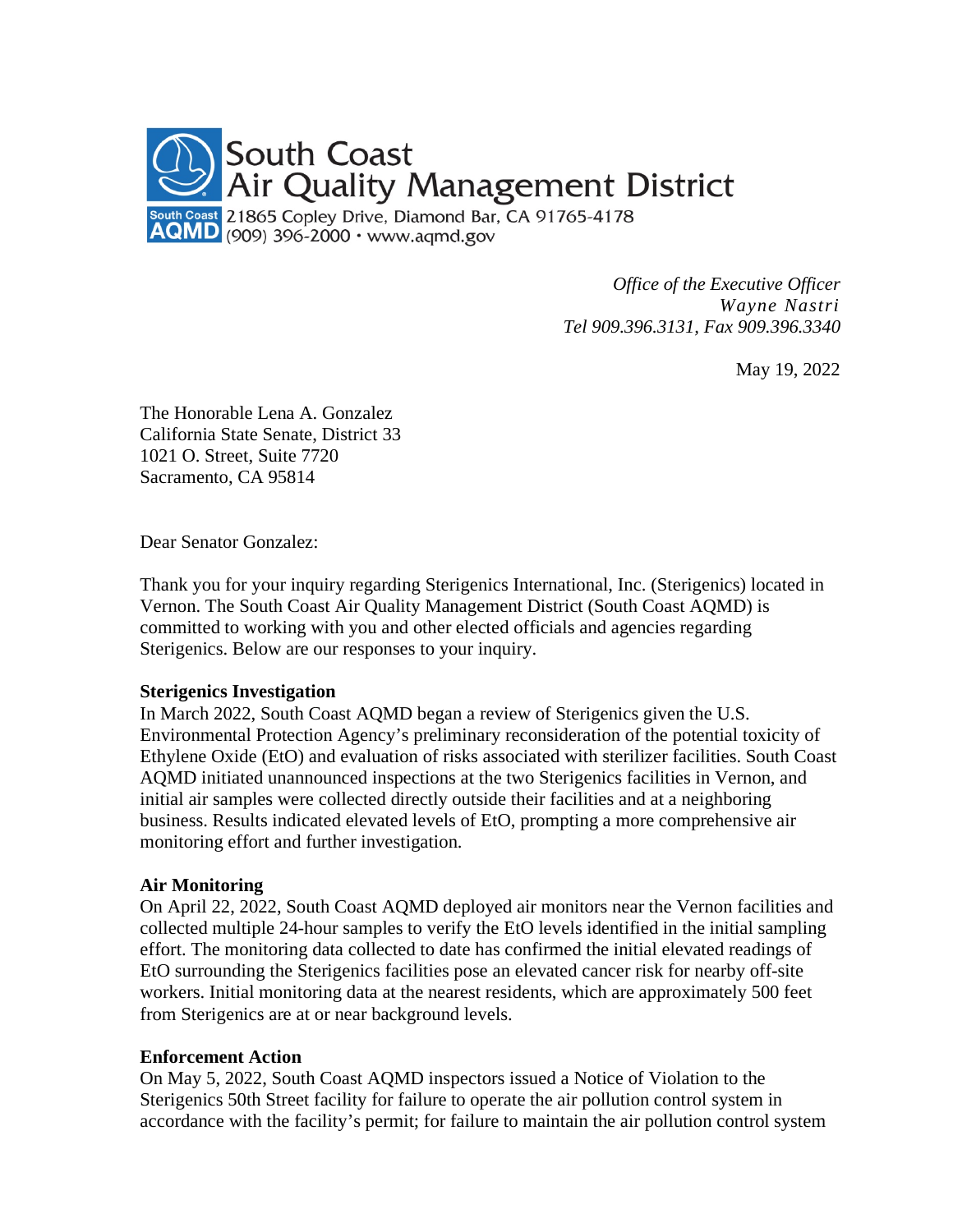in good operating condition; and for failure to equip control equipment with a pressure gauge and a pH meter, both of which were required in the permit. Inspectors also issued a Notice to Comply requiring the facility to conduct a source test for the air pollution control system. This is an ongoing investigation, and South Coast AQMD continues to take air samples and to evaluate all equipment to ensure that the facilities are following permit conditions and using proper emissions control equipment.

### **Public Complaints**

Over the past five years, South Coast AQMD has not received any public complaints alleging air quality issues at either of the Sterigenics facilities in Vernon. If any air quality complaints for these facilities are received, South Coast AQMD inspectors will respond promptly.

## **Proposition 65 Notice and Community Notification**

On May 6, 2022, South Coast AQMD issued a Proposition 65 Notification to the Los Angeles County Board of Supervisors, the Los Angeles County Health Officer, and the City of Vernon Director of Health of the discharge of EtO from Sterigenics that was likely to impact public health or safety. South Coast AQMD has also notified the California Division of Occupational Safety and Health of the potential EtO exposure to employees at these facilities.

Additionally, South Coast AQMD has reached out to federal, state, and local elected officials – including the City of Maywood – and other government agencies to provide information regarding Sterigenics. A Press Release was issued in [English](http://www.aqmd.gov/docs/default-source/news-archive/2022/sterigenics-may6-2022.pdf?sfvrsn=9) and [Spanish](http://www.aqmd.gov/docs/default-source/news-archive/2022/spanish/sterigenics-sp-may6-2022.pdf?sfvrsn=15) on May 6. Also, the South Coast AQMD has a dedicated [webpage](http://www.aqmd.gov/sterigenics) that has background information, enforcement information, and monitoring data with a link to [sign](http://www.aqmd.gov/sign-up) up for updates related to South Coast AQMD's ongoing investigation of Sterigenics.

A public meeting is not currently planned as the air monitoring data continues to show EtO levels in the residential portion of the community to be within background levels. If there is a change in the air monitoring data that indicates a potential impact on the neighboring residential areas, South Coast AQMD will immediately organize a community meeting.

# **AB 2588 Air Toxics Hot Spots Program**

The AB 2588 Air Toxics Hot Spots Program requires that facilities associated with health risks to residents or off-site workers above certain thresholds take action to reduce those risks. On May 6, 2022, South Coast AQMD notified the facility that it may be designated as a Potentially High-Risk Level Facility based on the elevated air monitoring results showing potentially high-risk levels for off-site workers. If designated, Sterigenics will be required to implement measures to reduce risks from the facility and provide detailed information on its toxic air emissions and potential health risks.